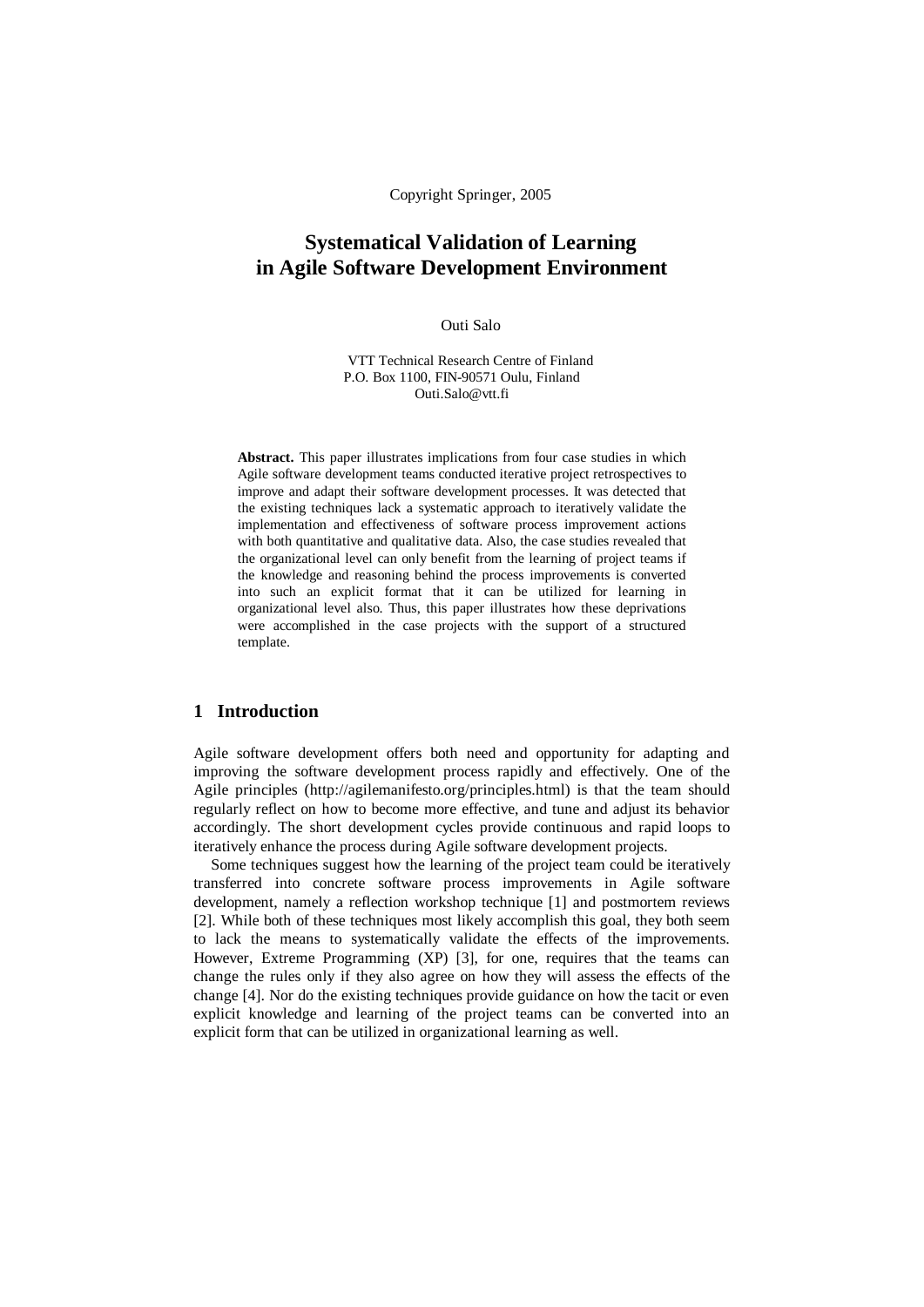In this paper, an extension for the existing project retrospective techniques is proposed to support the systematic implementation and validation of software process improvements in Agile projects using both quantitative and qualitative data, and to provide organizational level with insights into the projects. The propositions presented in this paper are particularly suitable for Agile software development context where the continuum of short iterations provide the opportunity for such activities.

## **2 Research Context**

The research was conducted at VTT Technical Research Centre of Finland in four Agile case studies (Table 1). The case projects used an XP [3] based software development process that evolved during the case projects to include relevant extensions such as SPI activities.

|  | Table 1. Characteristics of the case projects |  |  |
|--|-----------------------------------------------|--|--|
|--|-----------------------------------------------|--|--|

| <b>Characteristic</b> | eXpert        | zOmbie         | <b>bAmbie</b> | uniCorn       |
|-----------------------|---------------|----------------|---------------|---------------|
| Team size             | 4 developers  | 5.5 developers | 4 developers  | 6 developers  |
| Total team effort     | 7.5 PM        | 10 PM          | 5.5 PM        | 5.2 PM        |
| End product           | Intranet app  | Mobile app     | Mobile app    | Mobile app    |
| <b>Iterations</b>     | 3 x two weeks | 1 x one week   | 1 x one week  | 2 x two weeks |
|                       | 3 x one week  | 3 x two weeks  | 3 x two weeks | 7 x one week  |
|                       |               | 2 x one week   | 2 x one week  |               |

In all case projects, project retrospectives were conducted iteratively to improve and adapt the software development process. The last retrospective in every project was considered a project postmortem, contributing more directly to the organizational level software process improvement. All the previous retrospectives, however, concentrated on the iterative learning and improvement of a single project yet also supported a "bottom-up approach" for organizational learning.

The technique used, i.e. Post-Iteration Workshops, (hereafter referred as PIWs) combines and adapts certain elements from both the workshop technique [1] and the postmortem review technique [2] (as presented in [5]). Furthermore, it includes modifications and extensions evolved and experimented in the series of case studies.

## **3 Systematic Validation of Process Improvements**

Soon after the first case study it was realized that a systematic way to validate the effects of learning (i.e., the process improvement actions agreed by the project team in the retrospectives) was needed for two specific reasons. Firstly, the project itself could control the implementation of the agreed process enhancements and evaluate whether they actually improved the process. Secondly, the organization needed a way to examine how and why individual projects adapted their base process, and how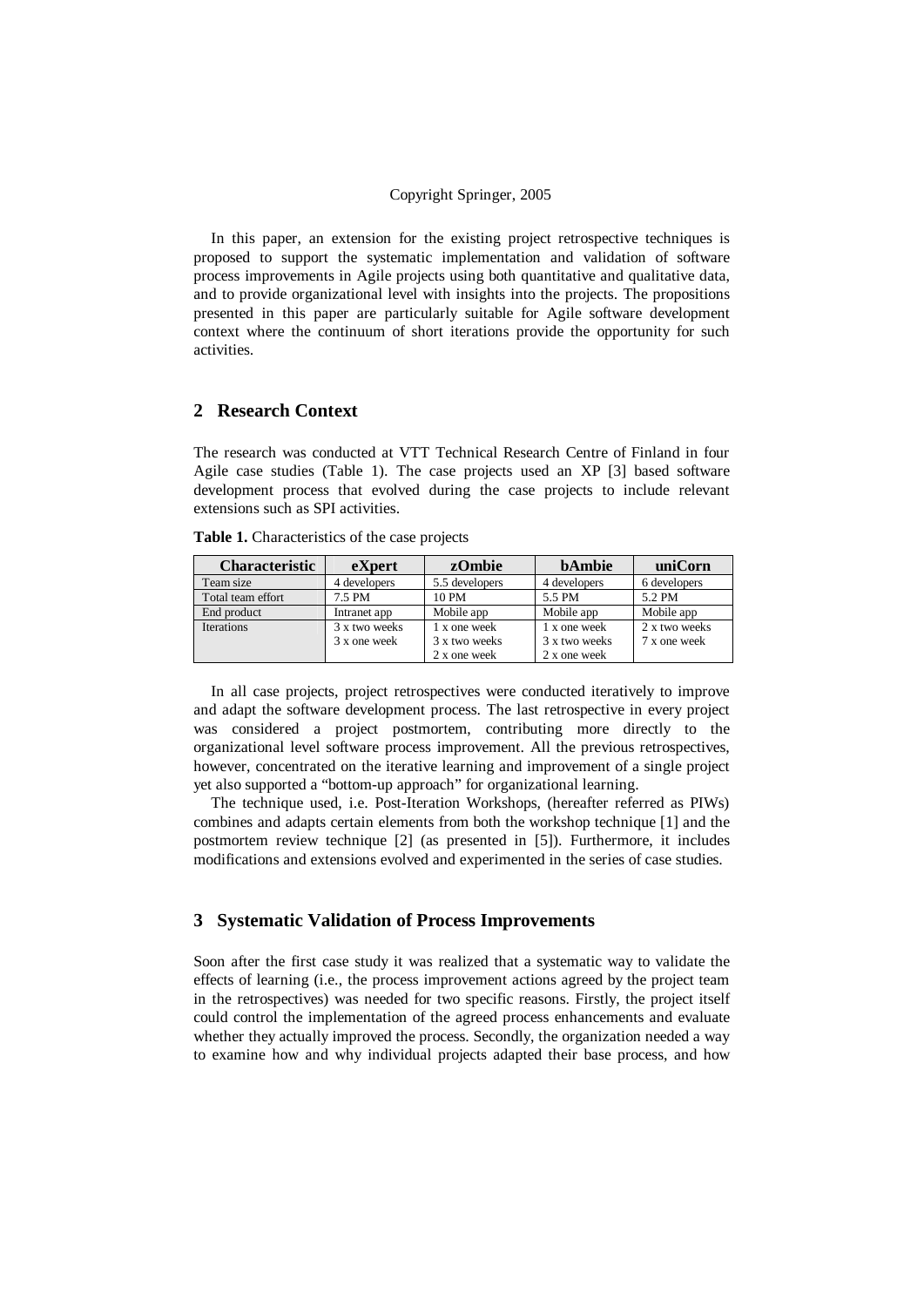successfully. Without this kind of explicit knowledge supported with qualitative and quantitative data, the process changes in organizational level would be a shot in the dark rather than validated learning to be shared and diffused organizationally.

A structured template (i.e., an Action Point List) was generated to provide guidance for project team on the issues to be considered for every process improvement action and information for both project and organizational levels of how the SPI in individual projects made progress. It was filled in every PIW session with the moderator and the project team. Also, the list from the previous PIW was updated regarding the validation of earlier SPI actions according to the validation plan. Figure 1 illustrates the structure of the template along with a set of examples from the case projects.

| <b>Improvement Topic: Test-Driven Development</b>  |                        |              |                               |                          |  |  |  |
|----------------------------------------------------|------------------------|--------------|-------------------------------|--------------------------|--|--|--|
| <b>Finding</b>                                     | <b>Action Point</b>    | <b>Actor</b> | <b>Validation plan</b>        | <b>Validation</b>        |  |  |  |
| Deficiency and                                     | Support team will      | Project      | Team will interpret           | Situation not improved   |  |  |  |
| lacking of TDD test                                | coach the team the     | Manager      | the data from 1 <sup>st</sup> | based on the             |  |  |  |
| cases caused by                                    | next planning day      |              | and $2nd$ iteration in        | experiences of the team  |  |  |  |
| absent knowledge of                                | Analyse the quality    |              | the next PIW to               | and the metrics data.    |  |  |  |
| TDD.                                               | and coverage of test   | Tracker      | evaluate the                  | More support needed      |  |  |  |
|                                                    | cases $(1st$ and $2nd$ |              | improvement.                  | for the next iteration ( |  |  |  |
|                                                    | <i>iteration</i> )     |              |                               | $\Rightarrow$ new ap).   |  |  |  |
| <b>Improvement Topic: Configuration management</b> |                        |              |                               |                          |  |  |  |
| <b>Finding</b>                                     | <b>Action Point</b>    | Actor        | <b>Validation plan</b>        | <b>Validation</b>        |  |  |  |
| Corrections made                                   | Baseline made at       | Project      | Team will discuss             | Working fine according   |  |  |  |
| during release day                                 | the beginning of       | Manager      | the improvement               | to the team. Ongoing     |  |  |  |
| caused irrecoverable                               | release day (instead   |              | of the situation in           | practice.                |  |  |  |
| situation.                                         | at the end)            |              | the next PIW.                 |                          |  |  |  |
| <b>Improvement Topic: Task estimation</b>          |                        |              |                               |                          |  |  |  |
| <b>Finding</b>                                     | <b>Action Point</b>    | Actor        | <b>Validation plan</b>        | <b>Validation</b>        |  |  |  |
| Task estimations too                               | Analyse task data to   | Tracker      | Team interprets               | Data revealed too big    |  |  |  |
| inaccurate in release                              | evaluate the cause     |              | the data in the next          | tasks. Splitting needed. |  |  |  |
| $1 \Rightarrow$ release                            | of delays in each      |              | PIW to find ways              |                          |  |  |  |
| delayed.                                           | task.                  |              | to improve.                   |                          |  |  |  |
| Splitting of tasks                                 | Task will be split to  | Project      | Interpret the                 | Smaller task size        |  |  |  |
| needed to improve                                  | max. 4 hours size.     | Manager      | metrics data in the           | seemed to improve        |  |  |  |
| effort estimation.                                 |                        |              | next PIW to see if            | effort estimation. 4     |  |  |  |
|                                                    | Analysis of effort     |              | effort estimations            | hours is a good size for |  |  |  |
|                                                    | estimations.           | Tracker      | improved.                     | task when possible.      |  |  |  |

**Fig. 1. Example of filled Action Point List**

In the PIW's, the problematic issues that the software developers had faced during the previous iteration were generated and structured using the KJ method [6], as also suggested in postmortem review technique [2]. These grouped and labeled findings were then the basis for focus group discussion [7] that aimed for discovering and agreeing process enhancements for the subsequent iteration. The "Improvement Topic" field in Action Point List refers to the labels of the grouped findings that the project team generated on the flap board during the PIW. This way the process improvements could be traced all the way back to the groups of findings in certain workshop. The purpose of the "Finding" field is to provide sufficiently detailed explicit knowledge of the specific problems in each topic area based on the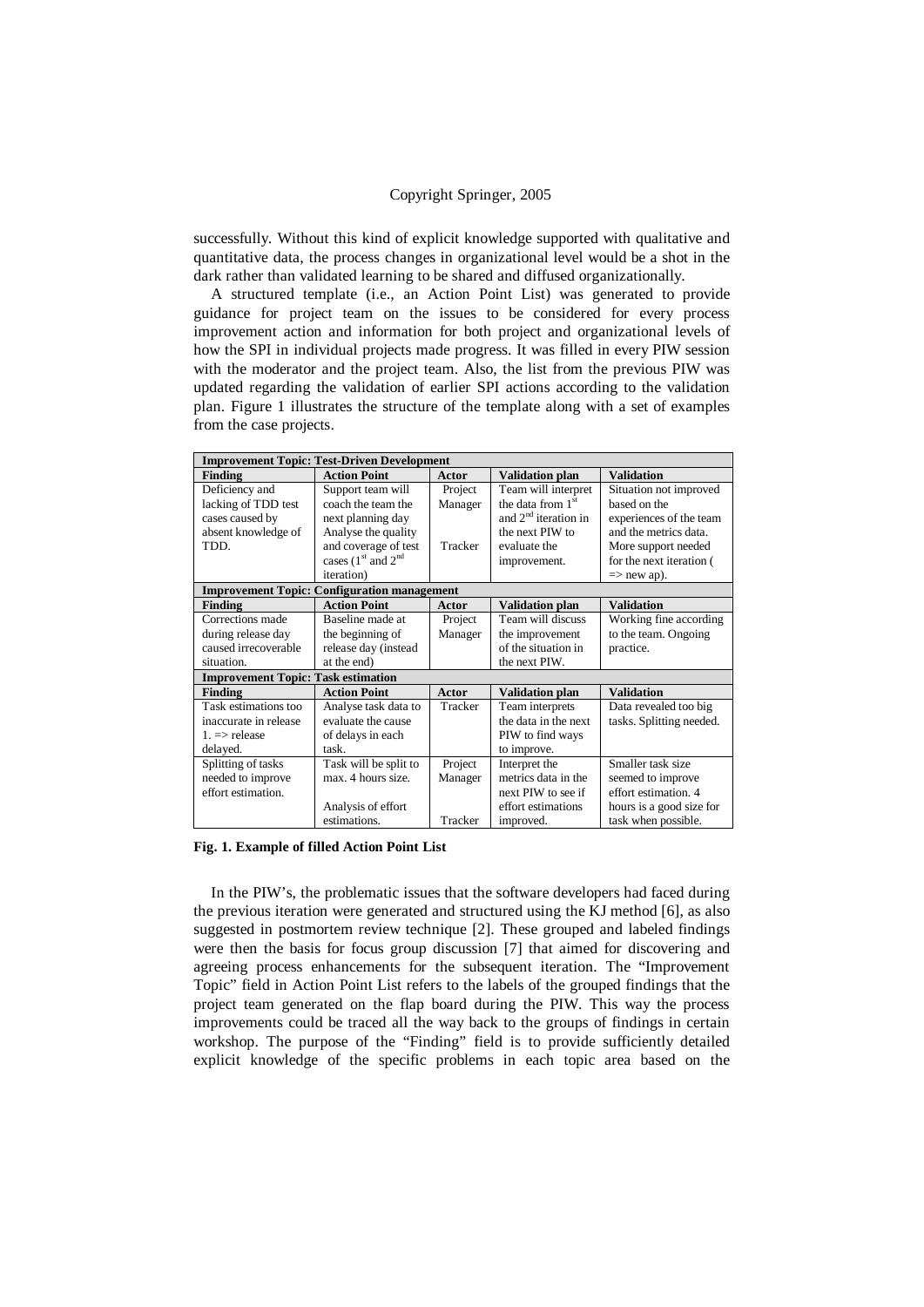discussion of the project team. "Action point" field clarifies what is the mutually agreed concrete action to be taken in the next iteration to improve the situation. "Actor" defines the responsibilities for each action point to ensure its implementation. The "Validation plan" field is used to record the project team's decisions on how the success of the improvement will be assessed effectively and also to reveal the schedule of the action. The validation should be carefully considered for each action point. The qualitative data (i.e. experience) of the software developers is always needed in validating if a certain process enhancement really is an improvement. Often, however, quantitative verification is also needed, especially for the organizational level. In such a case the availability and analysis of the metrics needed should be planned at this point. The "Validation" field is filled in the next PIW as the validation is carried out as planned including the possible interpretations of analyzed data. In practice, the data interpretation and sharing of experiences during a group discussion often generated new improvement opportunities and action points. Also, one goal of validation is to agree if the specific process improvement should be further employed or rejected.

It can be said that the changes made in the project level were usually fairly small, yet effective enough to ease up the daily work of the project team and increase their motivation [5, 8]. The more radical decisions on improving the process were made in the organizational level often based on the ideas generated by the project teams. These improvement opportunities (e.g., changes to organizational data tracking tools) could not be done on the project level alone.

# **4 Discussion**

Agile software development provides an opportunity to iteratively generate and implement enhancements during the software development process. In the case studies, the PIWs were conducted based partly on the two existing Agile techniques, namely a reflection workshop technique [1] and postmortem reviews [2]. They were found to be effective and motivating in improving and adapting the software development process in Agile case projects [5, 7]. However, it was realized that the earlier suggested techniques lacked the mechanisms to support the iterative implementation and evaluation of the process improvement actions, and thus, they were included in the PIW technique. Also, it was realized that the organizational level will benefit from the learning of projects only if the knowledge and reasoning behind the process improvements are converted into such an explicit form that can be utilized for learning on the organizational level as well.

Thus, this paper discusses how the systematic implementation and verification of the software process improvements as well as the flow of process knowledge from projects to organizational level can be supported with a template. It guides the project team to the issues to be considered for every process improvement action, including the quantitative follow-up of the process enhancements. The sequential "Action Point Lists" also provide a means to transfer the knowledge between project and organizational levels and should be supplemented with the analysis and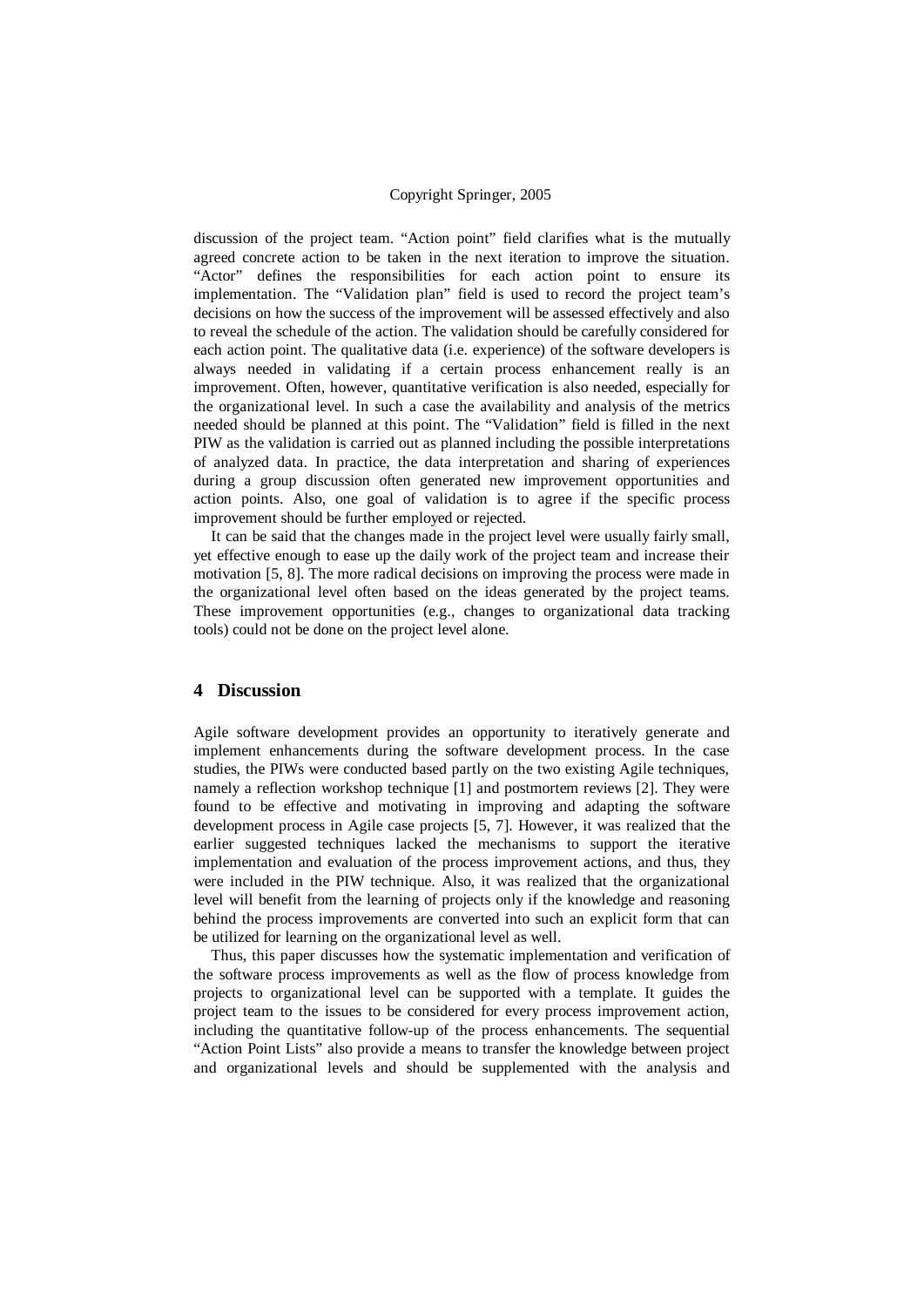interpreted of quantitative data when needed. As the organizational level can view concrete chains of reasoning behind the software process improvement actions supported with both quantitative and qualitative data, it can gain new ideas and insights from single projects which is essential if learning is to take place on the organizational level [8].

The focus of this paper is to point out the importance of the systematic follow-up and validation of software process improvements in iterative SPI cycles during Agile software development and to discuss how the benefits of this kind of project level software process improvement should be utilized in organizational level also. This paper is an important part of research of continuous software process improvement in Agile software development context. The thorough analysis of the research data for validating the proposed solution and as well as the presentation of the PIW technique are out of the scope of this paper.

### **5. Acknowledgements**

This study is done in Agile-ITEA project funded by TEKES (National Technology Agency of Finland). It is part of larger research topic of continuous software process improvement in Agile software development context. Acknowledgements to the software developers of all the case projects for their thorough participation in the process improvement activities. Also, sincere thanks to Dr. Pekka Abrahamsson, Hanna Hulkko and Minna Pikkarainen for their valuable comments.

## **References**

- 1. Cockburn, A., *Agile Software Development*. The Agile Software Development Series, ed. A. Cockburn and J. Highsmith. 2002, Boston: Addison-Wesley. 278.
- 2. Dingsøyr, T. and G.K. Hanssen. *Extending Agile Methods: Postmortem Reviews as Extended Feedback*. in *4th International Workshop on Learning Software Organizations (LSO'02))*. 2002. Chicago, Illinois, USA.
- 3. Beck, K., *Extreme Programming Explained: Embrace Change*. 2000: Addison Wesley Longman, Inc. 190.
- 4. Beck, K., *Embracing Change with Extreme Programming.* IEEE Computer, 1999. **32**(10): p. 70-77.
- 5. Salo, O., et al. *Self-Adaptability of Agile Software Processes: A Case Study on Post-Iteration Workhops*. in *5th International Conference on Extreme Programming and Agile Processes in Software Engineering (XP 2004)*. 2004. Garmisch-Partenkirchen, Germany: Springer.
- 6. Scupin, R., *The KJ Method: A Technique for Analyzing Data Derived from Japanese Ethnology.* Human Organization, 1997. **56**(2): p. 233-237.
- 7. Kerlinger, F.N. and H.B. Lee, *Foundations of Behavioral Research*. Fourth Edition ed. 2002: Harcourt College Publishers. 890.